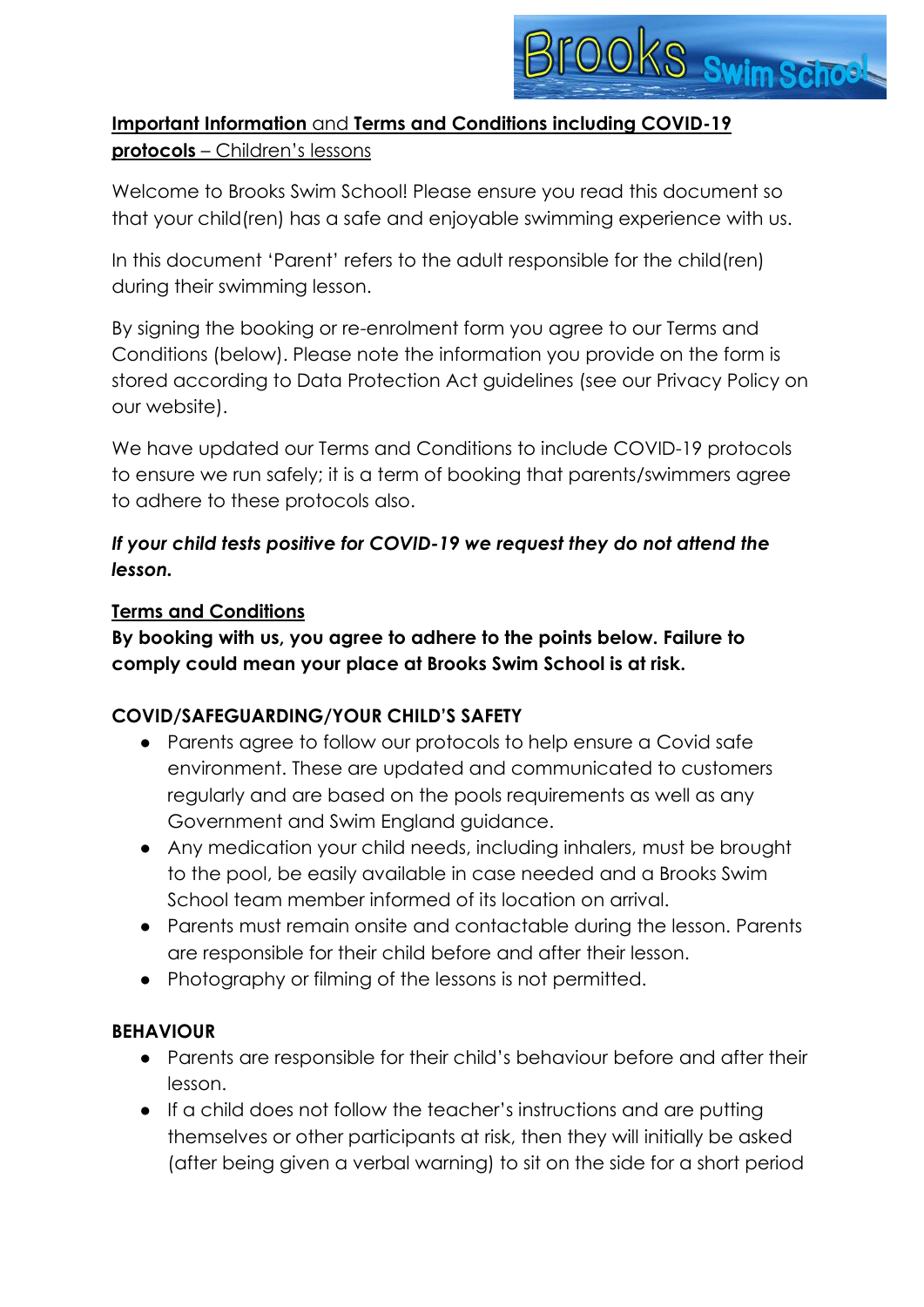

of time. If they return to the lesson and are still unable to comply with the teacher's instructions, the Parent will be called and the child will have to leave the lesson. Your support on this matter is greatly appreciated; please remember this is done for the safety of all children in the water.

#### **PAYMENTS**

- Payment must be made up front to secure a place for the block of lessons. A charge will be incurred if a cheque fails; this is to cover administrative costs.
- If a child misses a lesson for any reason e.g. illness or holiday, then payment for the missed lesson will not be refunded, nor will a replacement or alternative lesson be offered.
- If the pool has to close for unforeseen circumstances then in the first instance a replacement lesson will be offered. If a replacement lesson cannot be arranged then a refund may be given dependent on individual circumstances. We will always inform you of a cancelled lesson by text so please ensure the mobile number we have for you is up to date.
- Refunds for the block of lessons will only be given in exceptional circumstances and are given at the discretion of the Brooks Swim School Manager. An admin fee may be subtracted when providing a refund.
- If paying in instalments you are required to pay by the deadline given. Failure to pay the instalment will mean you lose your place for the remainder of the block and the right to a place in any future blocks, regardless of any previous payments. Failure to pay the instalment on time may mean you lose the right to pay in instalments for future blocks.

### **Other Important / Useful Information**

- Ensure your child has been to the toilet before the lesson and ideally before leaving home. If they need to go during the lesson and are unable to go by themselves you will be notified and are responsible for taking them and returning them safely to us.
- Do not allow your child to eat in the hour before the lesson. If your child has had sickness or diarrhoea in the last 48 hours they must not swim.